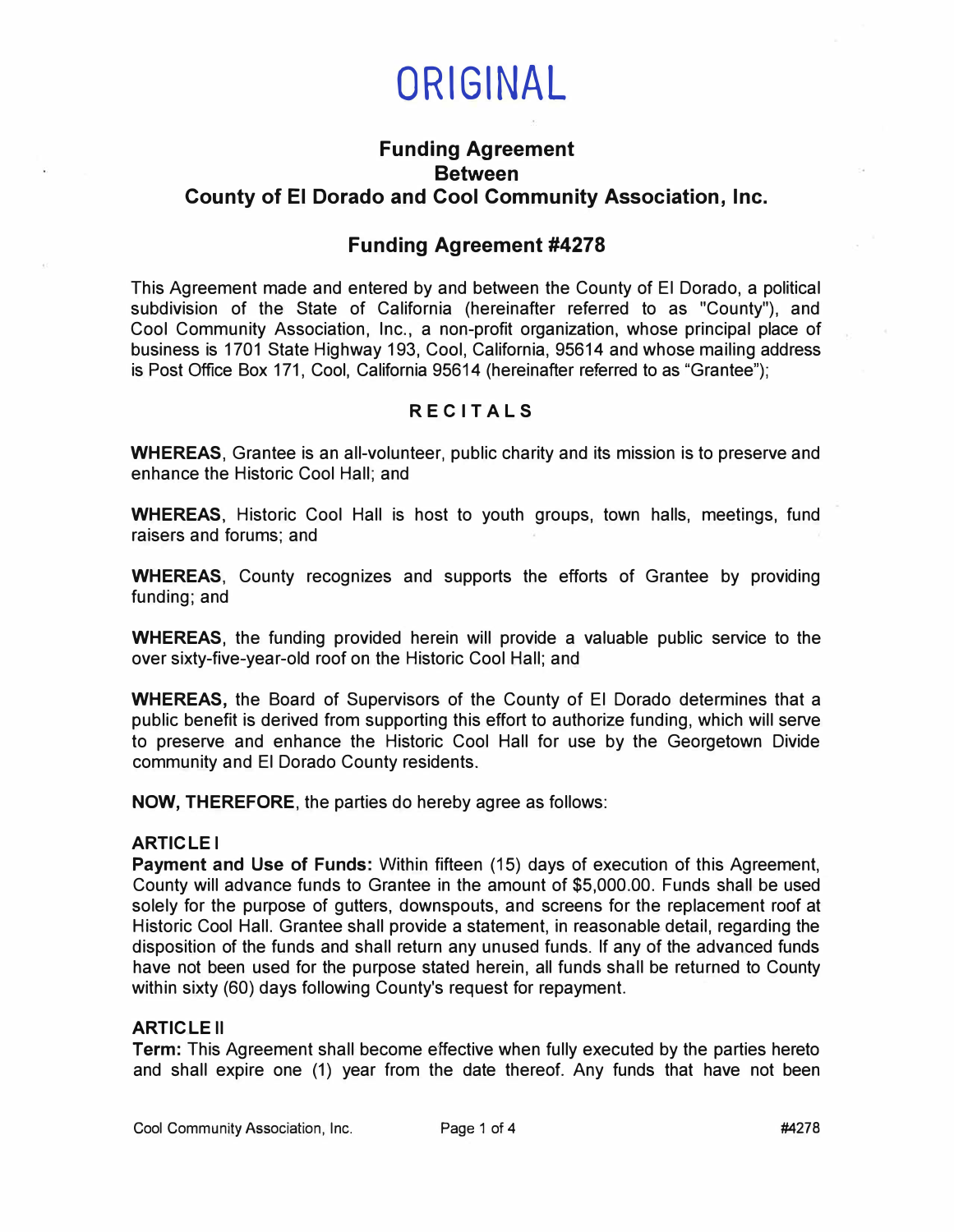expended by Grantee after the expiration of this Agreement shall be returned to County within sixty (60) days of County's request for same.

## **ARTICLE Ill**

**Audits Required:** Grantee shall submit to County a year-end audited financial statement covering all fiscal years during which Grantee expends funds provided pursuant to this Agreement. Grantee shall maintain client records, books, documents, and other evidence, accounting procedures and practices sufficient to reflect properly all direct and indirect costs of whatever nature claimed to have been incurred in the performance of this Agreement, including any matching costs and expenses, all of which will be deemed to constitute records for purposes of this section. Such records shall clearly reflect the cost and scope of the services provided. Grantee's facility or office or such part thereof as may be engaged in the performance of this Agreement and its records shall be subject at all reasonable times to inspection, audit, and reproduction by County, the state, or any of their duly authorized representatives.

## **ARTICLE IV**

**Audit** by **California State Auditor:** Grantee acknowledges that if total compensation under this agreement is greater than \$5,000.00, this Agreement is subject to examination and audit by the California State Auditor for a period of three (3) years, or for any longer period required by law, after final payment under this Agreement, pursuant to California Government Code § 8546.7. In order to facilitate these potential examinations and audits, Grantee shall maintain, for a period of at least three (3) years, or for any longer period required final payment under the contract, all books, records, and documentation necessary to demonstrate performance under the Agreement.

## **ARTICLE V**

**Changes to Agreement:** This Agreement may be amended by mutual consent of the parties hereto. Said amendments shall become effective only when in writing and fully executed by duly authorized officers of the parties hereto.

## **ARTICLE VI**

**Notice to Parties:** All notices to be given by the parties hereto shall be in writing and served by depositing same in the United States Post Office, postage prepaid and return receipt requested. Notices to County shall be in duplicate and addressed as follows:

| To County:                         | With a copy to:                          |
|------------------------------------|------------------------------------------|
| County of El Dorado                | County of El Dorado                      |
| <b>Chief Administrative Office</b> | <b>Chief Administrative Office</b>       |
| 330 Fair Lane                      | 2850 Fairlane Court                      |
| Placerville, California 95667      | Placerville, California 95667            |
| Attn.: Emma Owens                  | Attn.: Michele Weimer                    |
| <b>Management Analyst</b>          | <b>Procurement and Contracts Manager</b> |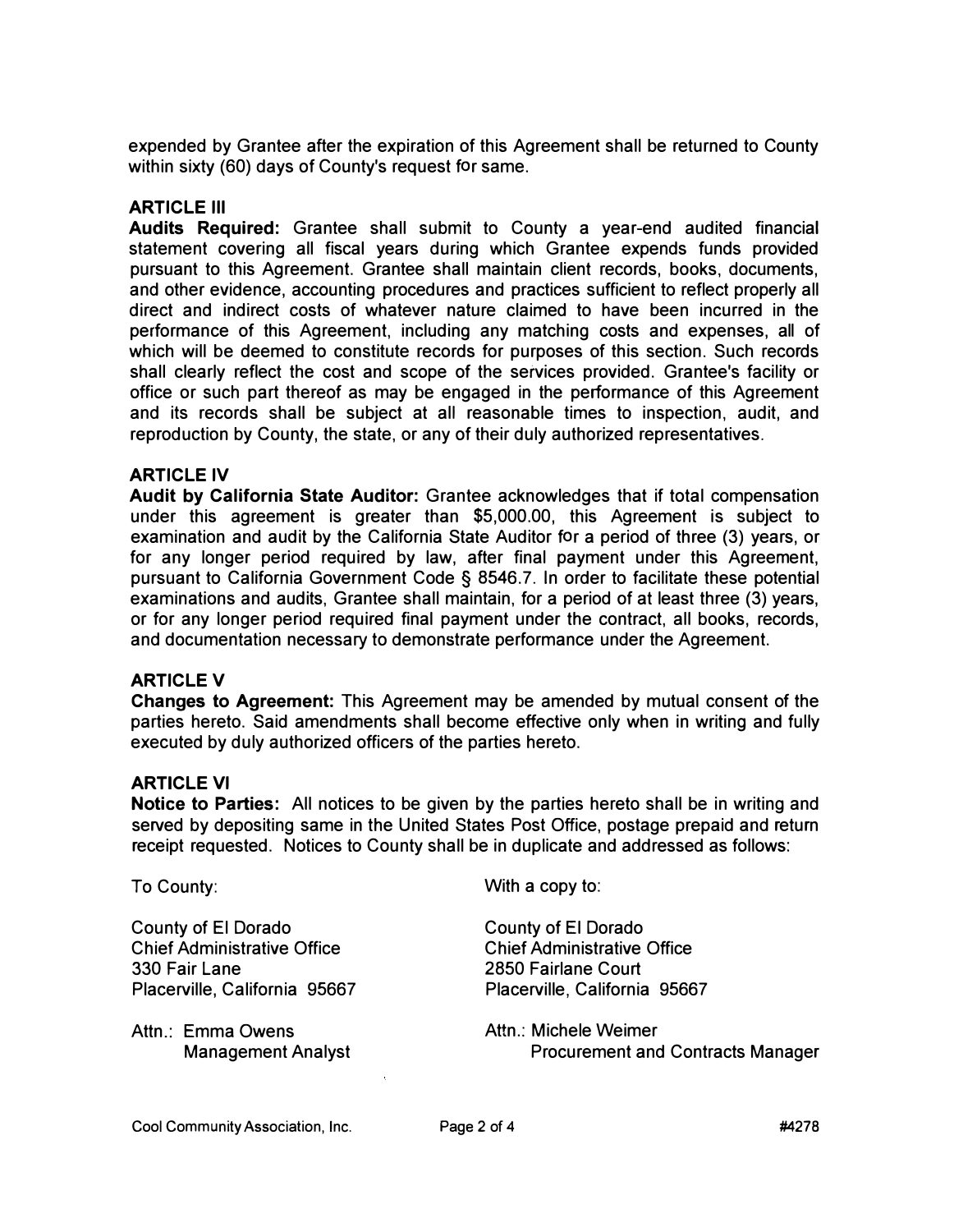or to such other location as County directs.

Notices to Grantee shall be addressed as follows: Cool Community Association, Inc. Post Office Box 171 Cool, California 95614

Attn.: Wally Dubois Chief Executive Officer

or to such other location as Grantee directs.

#### **ARTICLE VII**

**Indemnity:** To the fullest extent allowed by law, Grantee shall defend, indemnify, and hold harmless the County and its officers, agents, employees, and representatives from and against any and all claims, actions, losses, injuries, damages, or expenses of every name, kind, and description, including litigation costs and reasonable attorney's fees incurred, brought for or on account of, injury to or death of any person, including but not limited to workers, County employees, officers, or agents, and the public, or damage to property, which arise out of, pertain to, or relate to the negligence, recklessness, or willful misconduct of Grantee, its officers, agents, employees, volunteers, representatives, contractors, and subcontractors. This duty of Grantee includes the duty of defense, inclusive of that set forth in California Civil Code Section 2778 and is subject to any limit provided for in Civil Code Section 2782.B(a) of the cost to defend charged to Grantee. Each party shall notify the other party immediately in writing of any claim or damage related to activities performed under this Agreement, provided that County's failure to immediately or timely notify Grantee does not limit or waive Grantee's defense and indemnity obligations in this Article. The parties shall cooperate with each other in the investigation and disposition of any claim arising out of the activities under this Agreement.

## **ARTICLE VIII**

**Administrator:** The County Officer or employee with responsibility for administering this Agreement is Emma Owens, Management Analyst, Chief Administrative Office, or successor or designee.

#### **ARTICLE IX**

**Authorized Signatures:** The parties to this Agreement represent that the undersigned individuals executing this Agreement on their respective behalf are fully authorized to do so by law or other appropriate instrument and to bind upon said parties to the obligations set forth herein.

## **ARTICLE X**

**Entire Agreement:** This document and the documents referred to herein or exhibits hereto are the entire Agreement between the parties and they incorporate or supersede all prior written or oral agreements or understandings.